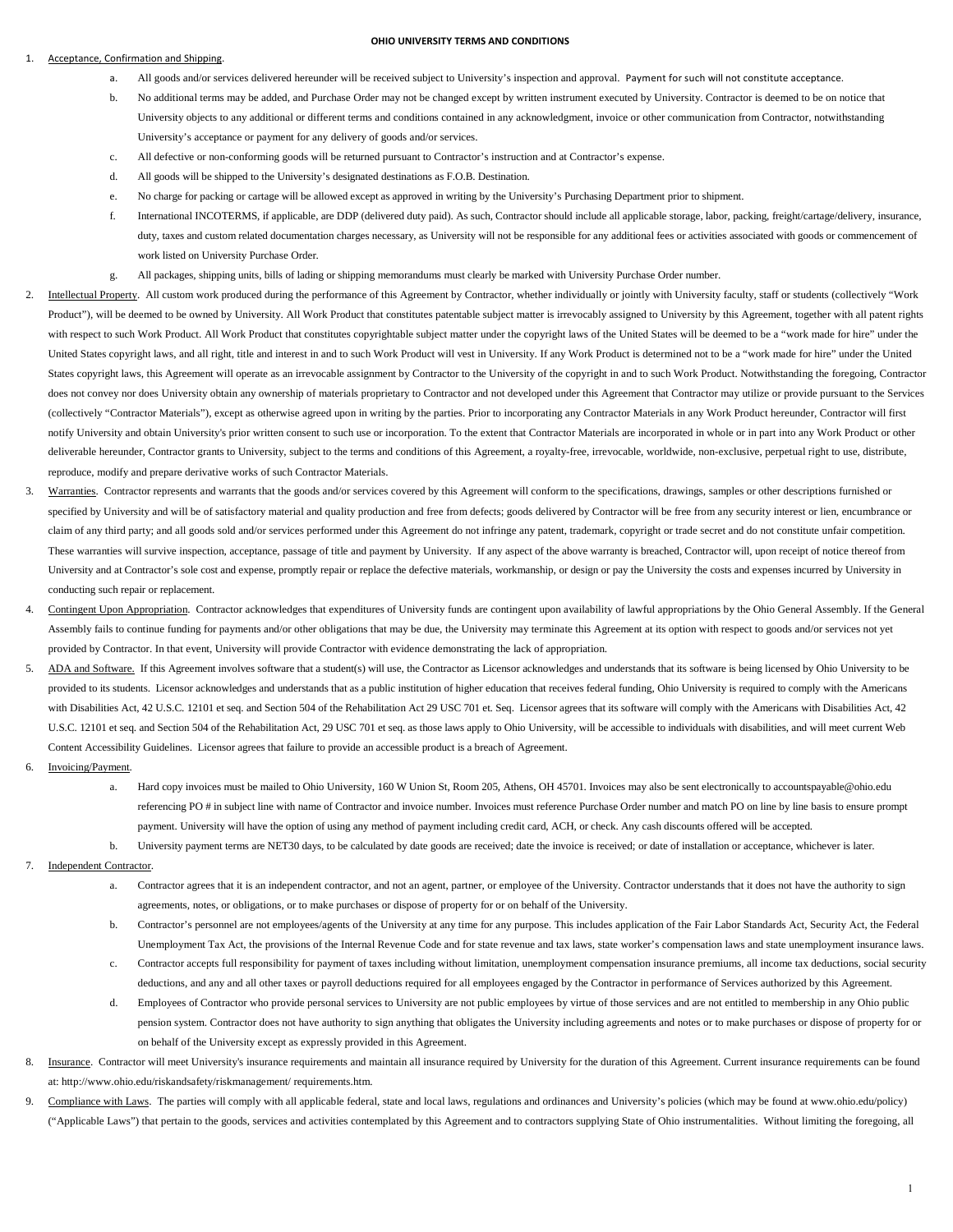goods and/or services provided by Contractor pursuant to this Agreement will comply with all Applicable Laws. If professional licensing or certification constitutes a qualification for Contractor's performance under this Agreement, Contractor will make immediately available, at the University's request, a copy of said certification or licensure. The Contractor warrants that it has complied with all federal, state and local laws regarding business permits and licenses of any kind.

- 10. Force Majeure: Neither party will be responsible for any delay or failure in performance resulting from strike, lockout, failure of power, fire, acts of God, terrorism, riots, insurrection, war or other similar reason beyond the reasonable control of such party ("Force Majeure Event"). When either party has knowledge of any Force Majeure Event that will delay or affect its performance, such party will immediately notify the other party. The time for performing any obligation may be extended for a period equivalent to the period of such Force Majeure Event at the sole discretion of University.
- 11. Taxes. The parties acknowledge that the goods and/or services provided hereunder are exempt from Ohio sales tax and federal excise tax, including federal transportation tax. An exemption certificate is available, upon request, from the University Procurement office.
- 12. Termination for Cause
	- a. If a party commits a material breach of this Agreement, then the non-breaching party may terminate this Agreement for cause, so long as the non-breaching party first provides breaching party with a written notice of the breach and breaching party fails to cure the breach within ten business days of receipt of the notice (or, if the breach by its nature cannot reasonably be cured within ten business days, then non-breaching party may terminate if the breaching party fails to begin to cure the breach within ten business days of receipt of the notice and works diligently thereafter to cure the breach). Such termination will be without prejudice to any other rights, recourses and remedies that may be available to the non-breaching party.
	- b. The Contractor, upon receipt of suspension or termination, will comply with the following: cease work on the suspended or terminated activities; suspend or terminate all subcontracts relating to the suspended or terminated activities; take all necessary or appropriate steps to limit disbursements and minimize costs; and, if requested by the University, furnish a report, as of the date of receipt of notice of suspension or termination describing the status of all Services under this Agreement including without limitation, results accomplished, conclusions resulting from its Services to date plus all other matters as the University may require.
	- c. The University will not be liable for any further claims, and the claims submitted by the Contractor will not exceed the total amount of consideration stated in this Agreement. In the event of suspension or termination, Contractor will return to the University within 15 days any payments made by the University where the Contractor has not rendered Services.
- 13. Termination for Convenience. University may terminate this Agreement for its convenience and without cause at any time upon thirty days prior written notice to Contractor. Upon receipt of such notice of termination for convenience, Contractor will immediately cease work and follow other instructions from University. University will pay Contractor for services rendered and/or goods provided before the date of termination. Termination under this section will not affect the rights or remedies of either party then-existing or that may thereafter accrue.
- 14. Limitation of Liability.
	- a. The University's liability for damages, whether in contract or in tort, will not exceed the total amount of compensation payable to Contractor under this Agreement.
	- b. IN NO EVENT WILL THE UNIVERSITY BE LIABLE FOR ANY INDIRECT OR CONSEQUENTIAL DAMAGES, INCLUDING LOSS OF PROFITS, EVEN IF THE UNIVERSITY IS ADVISED, KNEW OR SHOULD HAVE KNOWN OF THE POSSIBILITY OF SUCH DAMAGES.
	- c. NOTWITHSTANDING ANY LANGUAGE TO THE CONTRARY, THE CONTRACTOR WILL BE LIABLE FOR ANY PERSONAL INJURY OR DAMAGE TO THE UNIVERSITY IN PERFORMING THE SERVICES, INCLUDING DAMAGE TO REAL PROPERTY OR TANGIBLE PERSONAL PROPERTY, CAUSED BY ITS FAULT OR NEGLIGENCE.

## 15. Indemnification.

- a. Contractor will indemnify and hold harmless University, its trustees, officers, employees and agents and the State of Ohio from and against all losses, costs, damages, judgments, expenses, demands, claims (including but not limited to negligence) and liabilities of every kind and description, including attorneys' fees and court costs, arising from Contractor's performance of this Agreement, Contractor's failure to perform any portion of this Agreement, Contractor's breach of any provision of these Terms and Conditions (including but not limited to its warranty of non-infringement), and any injury, death or property damage caused by the goods and/or services provided hereunder. Contractor's defense of any claim will be subject to the Ohio Attorney General's right to appoint counsel and approve settlements on behalf of University. Contractor agrees that notwithstanding any other terms exchanged by the parties, University will have no obligation to indemnify Contractor for any reason.
- b. Contractor at its own expense will defend and hold harmless University from any judgment against University to the extent that such judgment is based on a claim that software used within the scope of this Agreement infringes any patents, copyrights, license or other property rights of a third party. University will promptly notify Contractor in writing of any such claims. To the extent University is named in such claim, University and the Ohio Attorney General will have the right to approve all legal counsel used in the defense of such claim and the right to approve any settlement regarding the claim.

## 16. Confidentiality.

- a. "Confidential Information" is all information, in any format, reasonably considered by a party to be confidential, sensitive and/or proprietary that is designated by a party as confidential in writing at or within a reasonable time after disclosure. Notwithstanding the foregoing, Confidential Information is not information that (I) is or becomes publicly available absent a breach of this Agreement; (ii) was lawfully known to the receiver of the information without an obligation to maintain its confidentiality; (iii) is received from another source who can disclose it lawfully and without an obligation to maintain its confidentiality; or (iv) is independently developed. The parties will use commercially reasonable efforts (at least as protective as efforts undertaken by a party to protect its own Confidential Information) to prevent disclosure of each other's Confidential Information to third parties. In the event of an unauthorized disclosure of Confidential Information, the party responsible for the disclosure will immediately notify the other party and will reasonably cooperate with the affected party to mitigate the disclosure and prevent further unauthorized disclosures.
- b. Notwithstanding the foregoing, Contractor acknowledges that University records are subject to disclosure under the Ohio Public Records Act. When the University receives a request involving Contractor's information, including this Agreement, the University will notify Contractor immediately of the request. Contractor will have 15 days to obtain an order prohibiting the disclosure or a protective order to protect the disclosure of any information. Contractor's failure to obtain an order prohibiting the disclosure within the 15-day period constitutes a waiver of any claim Contractor may have against the University for disclosure of the information.
- c. A party will return or destroy the other party's Confidential Information when reasonably requested to do so by that party. The parties will use any information and materials exchanged between them solely for the purposes contemplated by this Agreement.
- 17. Nondiscrimination. Contractor acknowledges and agrees that Contractor does not discriminate in employment on the basis of race, color, religion, sex, age, ethnicity, national ancestry, national origin,